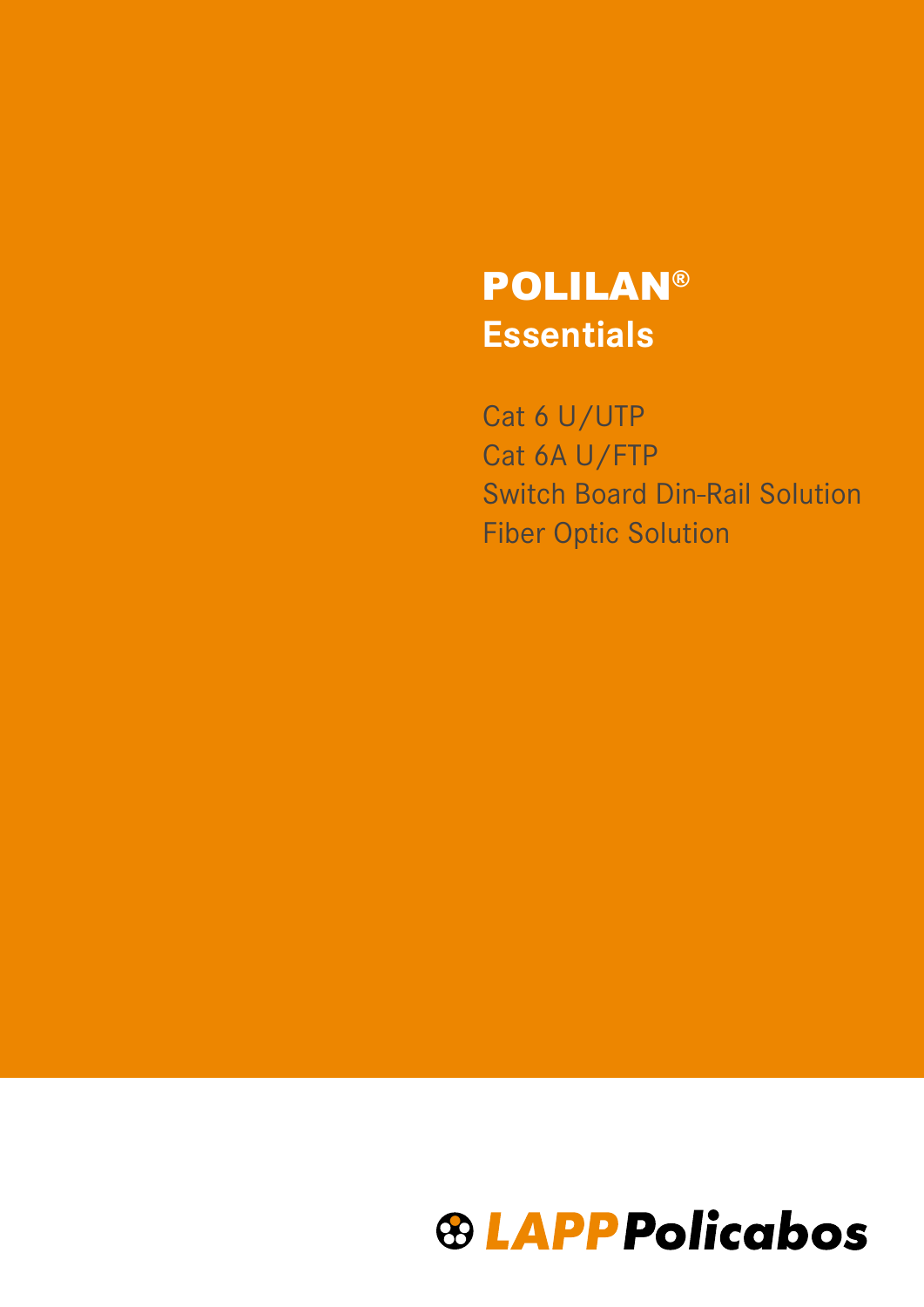### Infrastructure Cat 6 U/UTP Solution (LSZH or PVC)

### CABLE CAT6 U/UTP AWG24 LSZH CABLE CAT6 U/UTP AWG24 PVC



| PN:       | 2311002223                      | PN:       | 2311002857        |
|-----------|---------------------------------|-----------|-------------------|
| Color:    | White                           | Color:    | Grev              |
| Delivery: | 305 m box or 500 m              | Delivery: | 305 m box or      |
| CPR:      | $D_{02} - S_{22} d_{22} d_{12}$ | CPR:      | $-$ <sub>ca</sub> |

# CAT 6 UNSHIELDED



### MODULE RJ45 CAT6 U/UTP KEYSTONE TOOLESS



| PN:       | 2311001807   | PN:       | 23110028   |
|-----------|--------------|-----------|------------|
| Color:    | <b>Black</b> | Color:    | Black/Grev |
| Delivery: | Pcs          | Delivery: | Pcs        |

| <b>PATCH PANEL EMPTY 24X PORTS KEYSTONE</b> |  |  |
|---------------------------------------------|--|--|
|                                             |  |  |



| PN:       |  |
|-----------|--|
| Color:    |  |
| Delivery: |  |

2311002861<br>Black/Grey



| Style:          | <b>French (45x45)</b> | British    | PN:       | 2311         |
|-----------------|-----------------------|------------|-----------|--------------|
| PN (1 module):  | 2311003651            | 2311004461 | Color:    | <b>Black</b> |
| PN (2 modules): | 2311003650            | 2311004460 | Delivery: | Pcs          |
| Color:          | White                 | White      |           |              |
| Delivery:       | Pcs                   | Pcs        |           |              |

### **FACEPLATE KEYSTONE MANAGE CABLE BAR 1U 5 RINGS**



| PN:       | 2311002862 |
|-----------|------------|
| Color:    | Black      |
| Delivery: | <b>Pcs</b> |



| PN:       | 2311003653   |
|-----------|--------------|
| Color:    | <b>Black</b> |
| Delivery: | Pcs          |

### RACK NETWORK 42U 800X800 PATCH CORDS CAT6 U/UTP LSZH



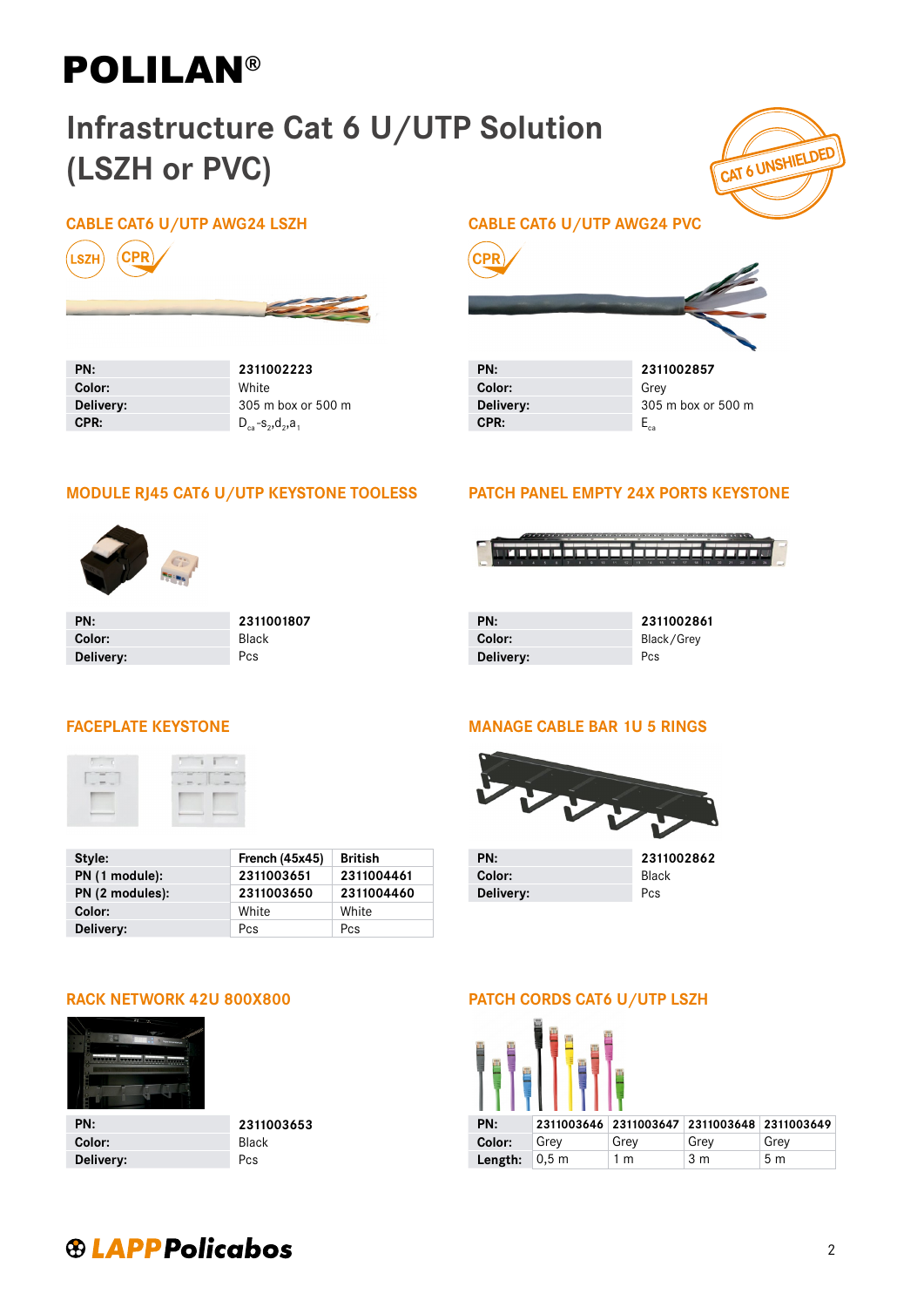### Infrastructure CAT 6A U/FTP Solution



### CABLE CAT6A U/FTP AWG23 LSZH



| 23110030 <del>4</del> 3                                  |
|----------------------------------------------------------|
| Violet                                                   |
| $500 \text{ m}$                                          |
| $D_{ca}$ -s <sub>2</sub> ,d <sub>2</sub> ,a <sub>1</sub> |
|                                                          |

#### MODULE RJ45 CAT6A SHIELD KEYSTONE TOOLESS PATCH PANEL EMPTY 24X PORTS KEYSTONE



| PN:       | 2311002859   | PN:       | 2311002861 |
|-----------|--------------|-----------|------------|
| Color:    | <b>Black</b> | Color:    | Black/Grev |
| Delivery: | Pcs          | Delivery: | Pcs        |



| PN:       | 2311002   |
|-----------|-----------|
| Color:    | Black/Gre |
| Delivery: | Pcs       |



| Style:                       | French $(45x45)$ | <b>British</b> | PN:       | 2311         |
|------------------------------|------------------|----------------|-----------|--------------|
| PN (1 module 45x45):         | 2311003651       | 2311004461     | Color:    | <b>Black</b> |
| <b>PN (2 modules 45x45):</b> | 2311003650       | 2311004460     | Delivery: | Pcs          |
| Color:                       | White            | White          |           |              |
| Delivery:                    | Pcs              | Pcs            |           |              |



| PN:       | 2311003653   |
|-----------|--------------|
| Color:    | <b>Black</b> |
| Delivery: | Pcs          |

#### FACEPLATE KEYSTONE MANAGE CABLE BAR 1U 5 RINGS



| PN:              |  |
|------------------|--|
| Color:           |  |
| <b>Delivery:</b> |  |
|                  |  |

Style: French (45x45) British PN: 2311002862

#### RACK NETWORK 42U 800X800 SHIELDED PATCH CORDS



| PN:                    |      |      | 2311003867 2311001250 2311001241 2311001256 |                |
|------------------------|------|------|---------------------------------------------|----------------|
| Color:                 | Grev | Grev | Grev                                        | Grey           |
| <b>Length:</b> $0,5$ m |      | 1 m  | 3 m                                         | 5 <sub>m</sub> |

### **®LAPPPolicabos**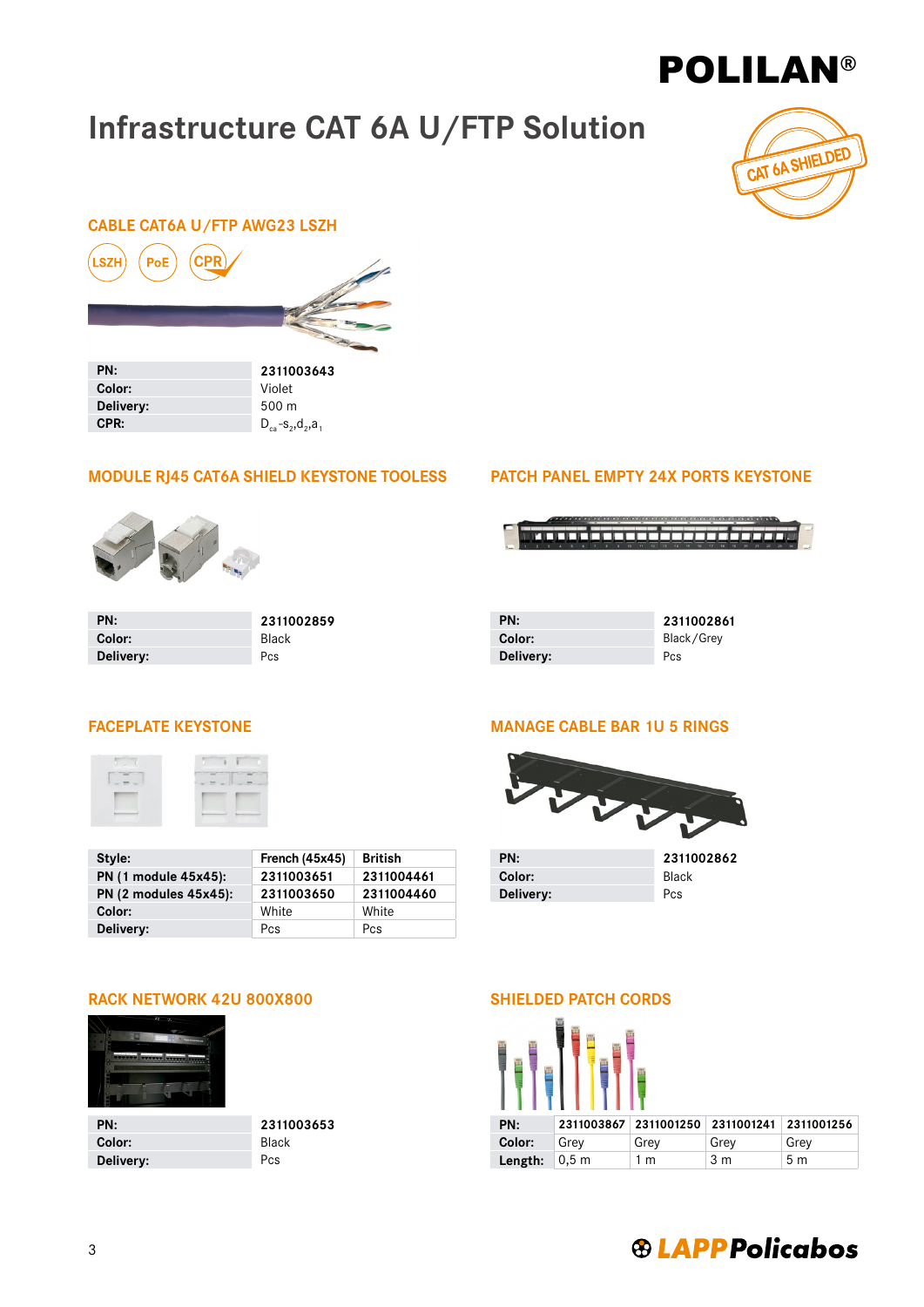### Switch Board Din-Rail Solutions

### CABLE CAT6 & CAT6A OUTDOOR



| PN:             | 2311002858       | 2311001929       | 2311004439               |
|-----------------|------------------|------------------|--------------------------|
| Category:       | Cat <sub>6</sub> | Cat6             | Cat6A                    |
| Shield:         | U/UTP            | SF/UTP           | U/FTP<br>Metallic armour |
| <b>Delivery</b> | $500 \text{ m}$  | 500 <sub>m</sub> | 500 m                    |
|                 |                  |                  |                          |



#### FIBER OPTIC DIN-RAIL PANEL



| PN:          | 2311001191                              | 2311001194                       | 2311003692                   |
|--------------|-----------------------------------------|----------------------------------|------------------------------|
| Description: | PPANEL FO DIN-RAIL INDUSTRIAL WO/FPLATE | PPANEL FPLATE 12XLCD/SC DIN-RAIL | PPANEL FPLATE 12XST DIN-RAIL |
| Color:       | Aluminum                                | Aluminum                         | Aluminum                     |
| Delivery:    | Unit                                    | Unit                             | Unit                         |

#### ACCESSORY DIN-RAIL FOR DATA COMUNICATIONS MODULE KEYSTONE



| PN:       | 2311002021 |
|-----------|------------|
| Color:    | Grev       |
| Delivery: | Pcs        |

### INDUSTRIAL DIN-RAIL SWITCH



| PN:                     | 2311003097     | 2311001873     |
|-------------------------|----------------|----------------|
| $N^{\circ}$ Ports RJ45: | 4x Gigabit     | 2x Gigabit     |
| Fiber uplink:           | 2x Gigabit SFP | 1x Gigabit SFP |
| <b>Delivery</b>         | Unit           | Unit           |

#### CABLE GLANDS PLUG RJ45 CAT6A



| PN:       | Check LAPP Catalog | PN:       | 2311003855 |
|-----------|--------------------|-----------|------------|
| Color:    | Check LAPP Catalog | Color:    | Metal      |
| Delivery: | Unit               | Delivery: | Unit       |



### **<sup>®</sup>LAPPPolicabos**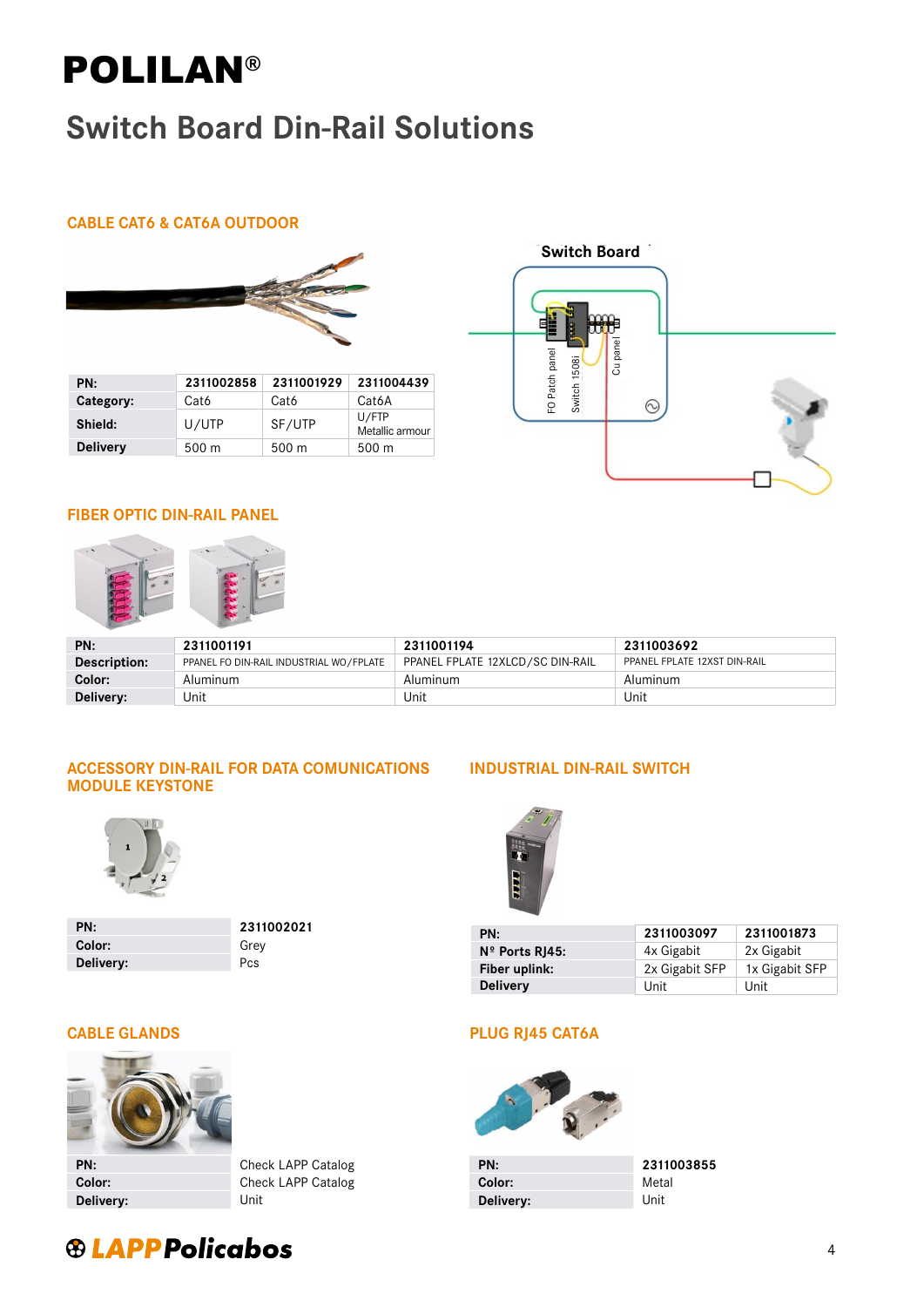### Infrastructure Fiber Optic Solution



**CPR:**  $D_{ca} - S_2, d_2, a_1$ 

**Application:** Indoor and outdoor

| <b>FIBER TYPE</b> | <b>NUMBER OF FIBERS</b> |            |            |            |                   |
|-------------------|-------------------------|------------|------------|------------|-------------------|
|                   |                         |            | 12         | 24         | <b>SPECS</b>      |
| SM 9/125          | 2311001124              | 2311004353 | 2311001125 | 2311004355 | Dielectric armour |
| OM3 50/125        | 2311004332              | 2311001126 | 2311001127 | 2311004335 | LSZH sheath       |
| OM4 50/125        | 2311004341              | 2311004343 | 2311004344 | 2311004346 | Color black       |

#### WALL BOXES

#### With different protection indexes made of metal or plastic

|                    | Up to 4 fibers | Up to 24 fibers | Up to 72 fibers  | Din Rail                            |
|--------------------|----------------|-----------------|------------------|-------------------------------------|
|                    |                |                 |                  | $\sim$                              |
| PN:                | 2311001047     | 2311001056      | 2311001050       | 2311001191<br>+ 2311001194 (12 LCD) |
| <b>Protection:</b> | IP65           | IP65            | IP <sub>20</sub> | IP <sub>20</sub>                    |
| <b>Material:</b>   | ABS            | ABS             | Metal            | Metal                               |
|                    | SC or LC       | SC or LC        | SC or LC         | SC, LC or ST                        |

#### 19'' PATCH PANEL

| PN:                      | 2311002064                 | 2311002063               |
|--------------------------|----------------------------|--------------------------|
| <b>Conector type:</b>    | 24x SC simplex or LCDuplex | 24x SC duplex or LC Quad |
| Max. $n^{\circ}$ fibers: | 48 fibers                  | 96 fibers                |



| <b>LC Duplex</b> | <b>SC Simplex</b> | <b>SC Duplex</b>                                            | LС                  | SC.                 |
|------------------|-------------------|-------------------------------------------------------------|---------------------|---------------------|
| 2311001023 (SM)  | 2311001014 (SM)   | 2311001019 (SM)                                             | 2311002098 (SM)     | 2311002088 (SM)     |
|                  |                   | 2311001010 (SM/APC) 2311001016 (SM/APC) 2311001018 (SM/APC) | 2311002114 (SM/APC) | 2311002089 (SM/APC) |
| 2311001022 (MM)  | 2311001015 (MM)   | 2311001017 (MM)                                             | 2311002099 (OM3)    | 2311002090 (OM3)    |
|                  |                   |                                                             |                     |                     |

ADAPTERS PIGTAILS



| TC.                 | <b>SC</b>           |
|---------------------|---------------------|
| 2311002098 (SM)     | 2311002088 (SM)     |
| 2311002114 (SM/APC) | 2311002089 (SM/APC) |
| 2311002099 (OM3)    | 2311002090 (OM3)    |
| 2311002100 (OM4)    | 2311002111 (OM4)    |

### **® LAPP Policabos**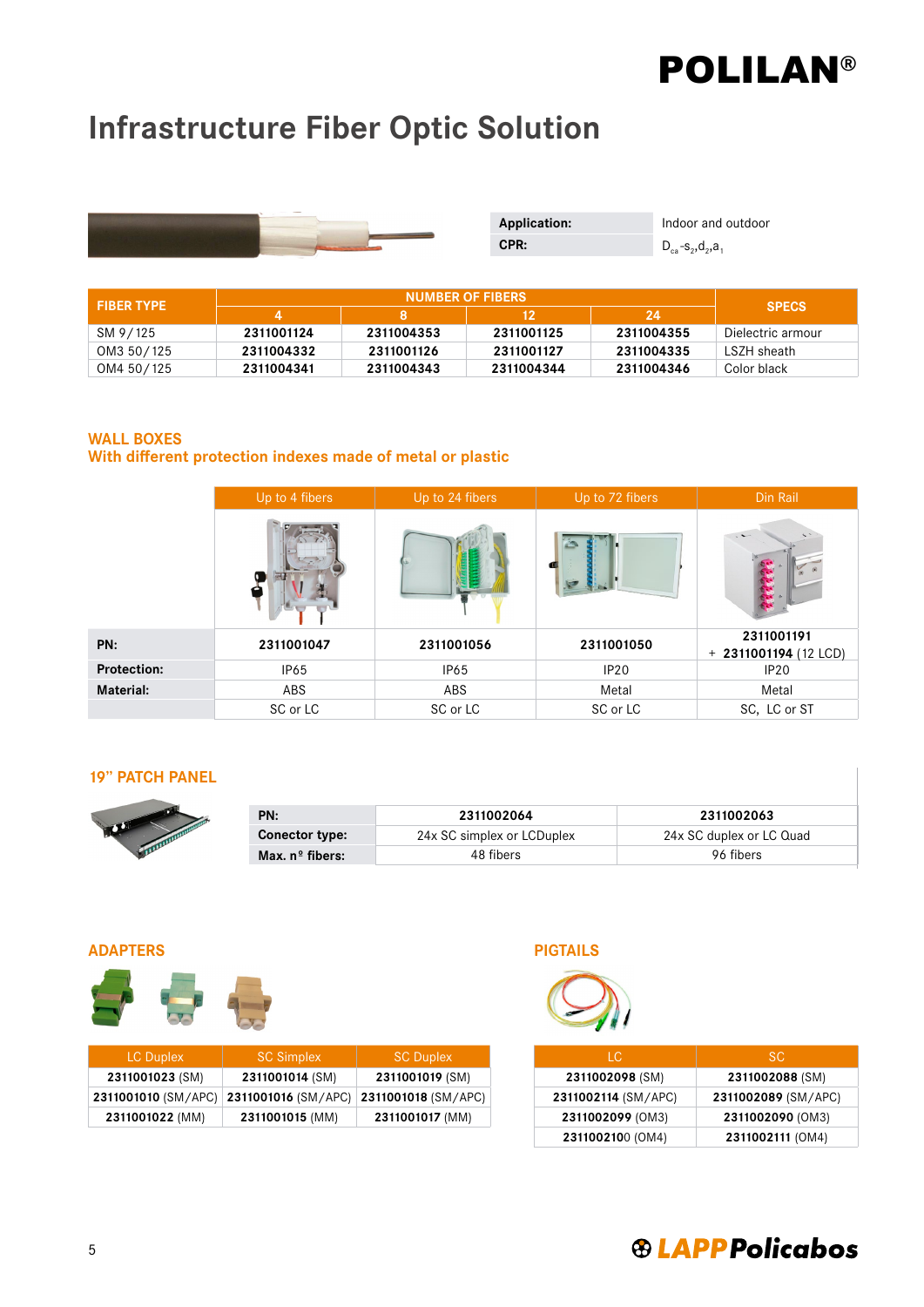### CAT 6 U/UTP (PVC or LSZH)



#### Application

Category 6 U / UTP cable built to create an Ethernet network solution that complies with Category 6, connection class E at 250MHz, in accordance with EN 50173-1 and ISO/IEC11801.

For use in indoor environments, such as offices or ITED networks.

With excellent performance and capacity, it allows data, voice and PoE (Power over Ethernet) applications to power phones, cameras or wifi access points.

#### **Standards**

- EIA/TIA 568B.2-1/568C.2
- ISO / IEC 11801
- IEC 61156-5

#### CPR

#### Cat6 U/UTP LSZH:

- DoP Number: PoliDoP020\_00
- Class:  $D_{ca} S_2, d_2, a_1$

#### Cat6 U/UTP PVC:

- DoP Number: PoliDoP021\_00
- $\bullet$  Class:  $E_{ca}$

#### Design

- Conductor: Solid bare copper 24 AWG
- Insulation: colour-coded PE
- Stranding: 4 pairs
- Rip cord (optional)
- Outer sheath: LSZH White (RAL 9003) or PVC Grey (RAL 7004)
- Rated temperature: 75°C

#### Electrical properties

| Nominal velocity of propagation (NVP) | % of light speed              | 69         |
|---------------------------------------|-------------------------------|------------|
| Max. delay skew                       | ns/100m                       | < 45       |
| <b>Max. conductor DC resistance</b>   | $(\Omega/100m$ at 20°C        | $\leq 8,6$ |
| <b>Max.</b> insulation resistance     | $M\Omega/km$                  | 5000       |
| Impedance                             | $\Omega$ ; value at 1-250 MHz | 100        |

#### Technical Data







| Design                                                                                                      |                                                                                                           |                      |                               |                 |               |         |                                                                      |                                 |
|-------------------------------------------------------------------------------------------------------------|-----------------------------------------------------------------------------------------------------------|----------------------|-------------------------------|-----------------|---------------|---------|----------------------------------------------------------------------|---------------------------------|
| • Insulation: colour-coded PE<br>• Stranding: 4 pairs<br>• Rip cord (optional)<br>• Rated temperature: 75°C | • Conductor: Solid bare copper 24 AWG<br>• Outer sheath: LSZH - White (RAL 9003) or PVC - Grey (RAL 7004) |                      |                               |                 |               |         | POLILAN® CAT6 U/UTP PVC                                              | POLILAN® CAT6 U/UTP LSZH        |
| <b>Electrical properties</b>                                                                                |                                                                                                           |                      |                               |                 |               |         | <b>Technical Data</b>                                                |                                 |
|                                                                                                             | Nominal velocity of propagation (NVP)                                                                     | % of light speed     |                               | 69              |               |         | <b>Operating temperature</b>                                         |                                 |
| Max. delay skew                                                                                             |                                                                                                           | ns/100m<br>$\leq 45$ |                               |                 |               | $ ^0$   | range (°C)                                                           |                                 |
| Max. conductor DC resistance                                                                                | $(\Omega/100m$ at 20°C                                                                                    |                      | $\leq 8,6$                    |                 | -20 up to 70  |         |                                                                      |                                 |
| <b>Max.</b> insulation resistance                                                                           |                                                                                                           | $M\Omega/km$         |                               | 5000            |               |         | Minimum bending radius                                               |                                 |
| Impedance                                                                                                   |                                                                                                           |                      | $\Omega$ ; value at 1-250 MHz | 100             |               |         | (Installation)<br>58 mm                                              |                                 |
|                                                                                                             |                                                                                                           |                      |                               |                 |               | kg<br>♨ | <b>Tension</b><br>100 N<br><b>Flame test</b><br>EN 50575<br>EN 50399 | <b>Max. Recommended Pulling</b> |
| PN                                                                                                          | <b>Description</b>                                                                                        |                      | Colour                        | Outer<br>sheath | Ø<br>(mm)     |         | Package                                                              | Weight<br>(Kg/Km)               |
| 2311002223                                                                                                  | CC U/UTP CAT6 4P LSZH WH POLILAN                                                                          |                      | White                         | LSZH            | $5,6 \pm 0,2$ |         | Box 305 or Reel 500m                                                 | 36                              |
| 2311002857                                                                                                  | CC U/UTP CAT6 4P PVC GY POLILAN                                                                           |                      | Grey                          | <b>PVC</b>      | $5,6 \pm 0,2$ |         | Reel 500m                                                            | 36                              |

### **@LAPPPolicabos**

# Operating temperature Minimum bending radius



6

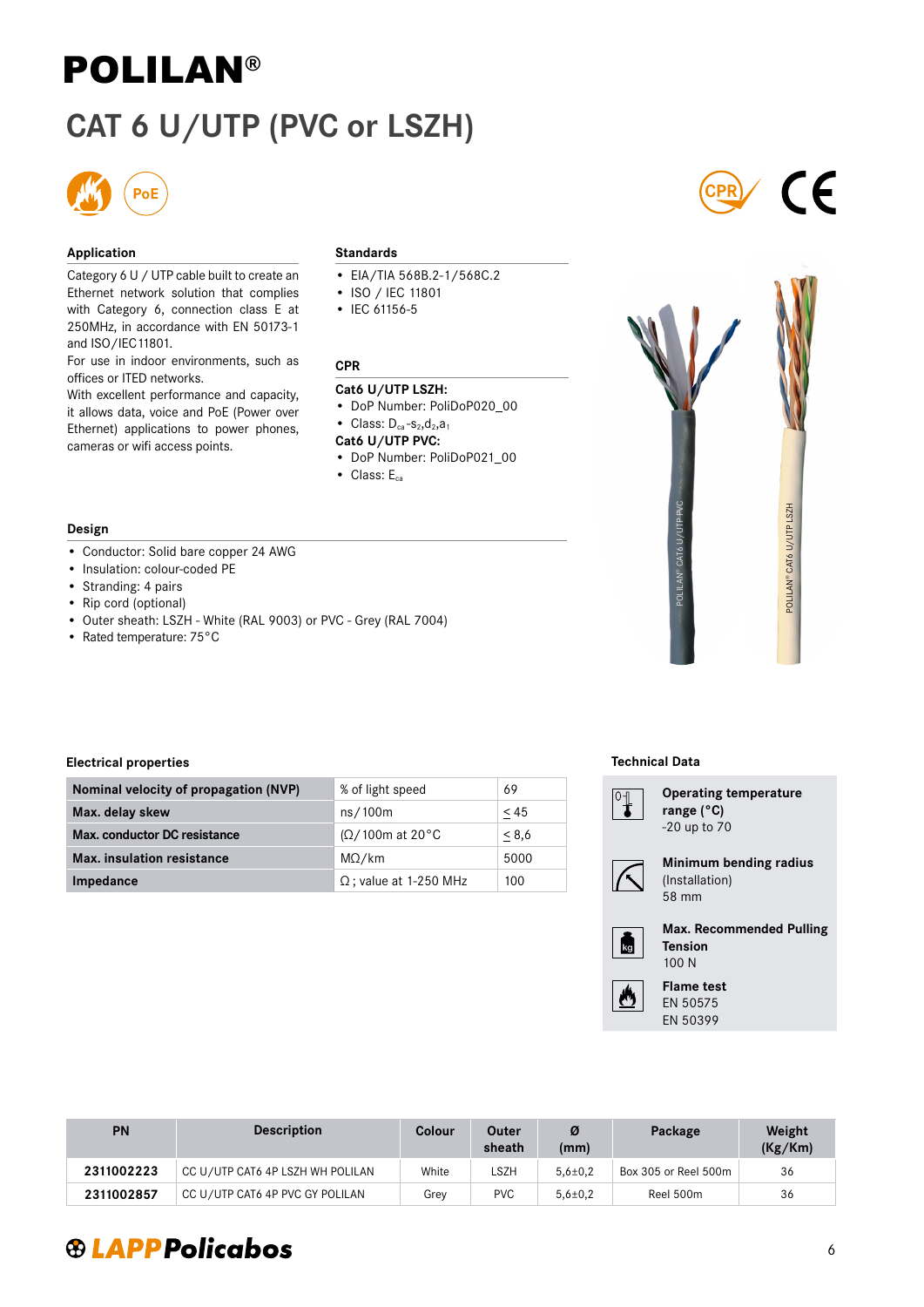### **® LAPPPolicabos**

# POLILAN®

### CAT 6A U/FTP LSZH



#### Application

Category 6A U / UTP cable built to create an Ethernet network solution that complies with Category 6A, connection class EA at 500MHz, in accordance with EN 50173-1 and ISO/IEC11801.

For use in indoor environments for horizontal installation or backbone of corporate networks where network performance is mandatory.

With excellent electromagnetic protection due to the shielding, it allows data, voice and PoE (Power over Ethernet) applications to power phones, cameras or wifi access points.

#### Design

- Conductor: Solid bare copper 23 AWG
- Insulation: colour-coded PE
- Stranding: 4 pairs
- Shield: Aluminum foil in each pair
- Rip cord
- Outer sheath: LSZH Violet (RAL 4005)

#### **Standards**

- EIA/TIA 568B.2-1/568C.2
- ISO / IEC 11801
- IEC 61156-5

#### CPR

- DoP Number: PoliDoP022\_00
- Class:  $D_{ca} S_2, d_2, a_1$





#### Electrical properties

| Design                                                                                                      |                                                                                   |                        |                               |                 |               |                      |                                             |              |
|-------------------------------------------------------------------------------------------------------------|-----------------------------------------------------------------------------------|------------------------|-------------------------------|-----------------|---------------|----------------------|---------------------------------------------|--------------|
| • Insulation: colour-coded PE<br>• Stranding: 4 pairs<br>· Shield: Aluminum foil in each pair<br>• Rip cord | • Conductor: Solid bare copper 23 AWG<br>• Outer sheath: LSZH - Violet (RAL 4005) |                        |                               |                 |               |                      | POLILAN® CAT6A U/FTP LSZH                   |              |
| <b>Electrical properties</b>                                                                                |                                                                                   |                        |                               |                 |               |                      | <b>Technical Data</b>                       |              |
|                                                                                                             | Nominal velocity of propagation (NVP)                                             | % of light speed       |                               | 72              |               |                      | <b>Operating temperatur</b>                 |              |
| Max. delay skew                                                                                             |                                                                                   | ns/100m                |                               | $\leq 45$       |               | $\sqrt[0]{\ddagger}$ | range (°C)                                  |              |
| Max. conductor DC resistance                                                                                |                                                                                   | $(\Omega/100m$ at 20°C |                               | $\leq 9,38$     |               |                      | -30 up to 75                                |              |
| <b>Max. insulation resistance</b>                                                                           |                                                                                   | $M\Omega/km$           |                               | 5000            |               |                      | Minimum bending rad                         |              |
| Impedance                                                                                                   |                                                                                   |                        | $\Omega$ ; value at 1-250 MHz | 100             |               |                      | (Installation)<br>58,4 mm                   |              |
|                                                                                                             |                                                                                   |                        |                               |                 |               | $\mathbb{R}$         | Max. Recommended F<br><b>Tension</b><br>80N |              |
|                                                                                                             |                                                                                   |                        |                               |                 |               | 内                    | <b>Flame test</b><br>EN 50575<br>EN 50399   |              |
|                                                                                                             |                                                                                   |                        |                               |                 |               |                      |                                             |              |
| PN                                                                                                          | <b>Description</b>                                                                |                        | <b>Colour</b>                 | Outer<br>sheath | Ø<br>(mm)     |                      | Package                                     | Weig<br>(Kg/ |
| 2311003643                                                                                                  | CC U/FTP CAT6A 4P LSZH VT POLILAN                                                 |                        | Violet                        | LSZH            | $7,3 \pm 0,3$ |                      | Reel 500m                                   | 50           |

#### Technical Data



Operating temperature range (°C) -30 up to 75



#### Minimum bending radius (Installation) 58,4 mm

Max. Recommended Pulling Tension 80 N



**PN** Description **Description** Colour Outer sheath Ø (mm) Package Weight (Kg/Km)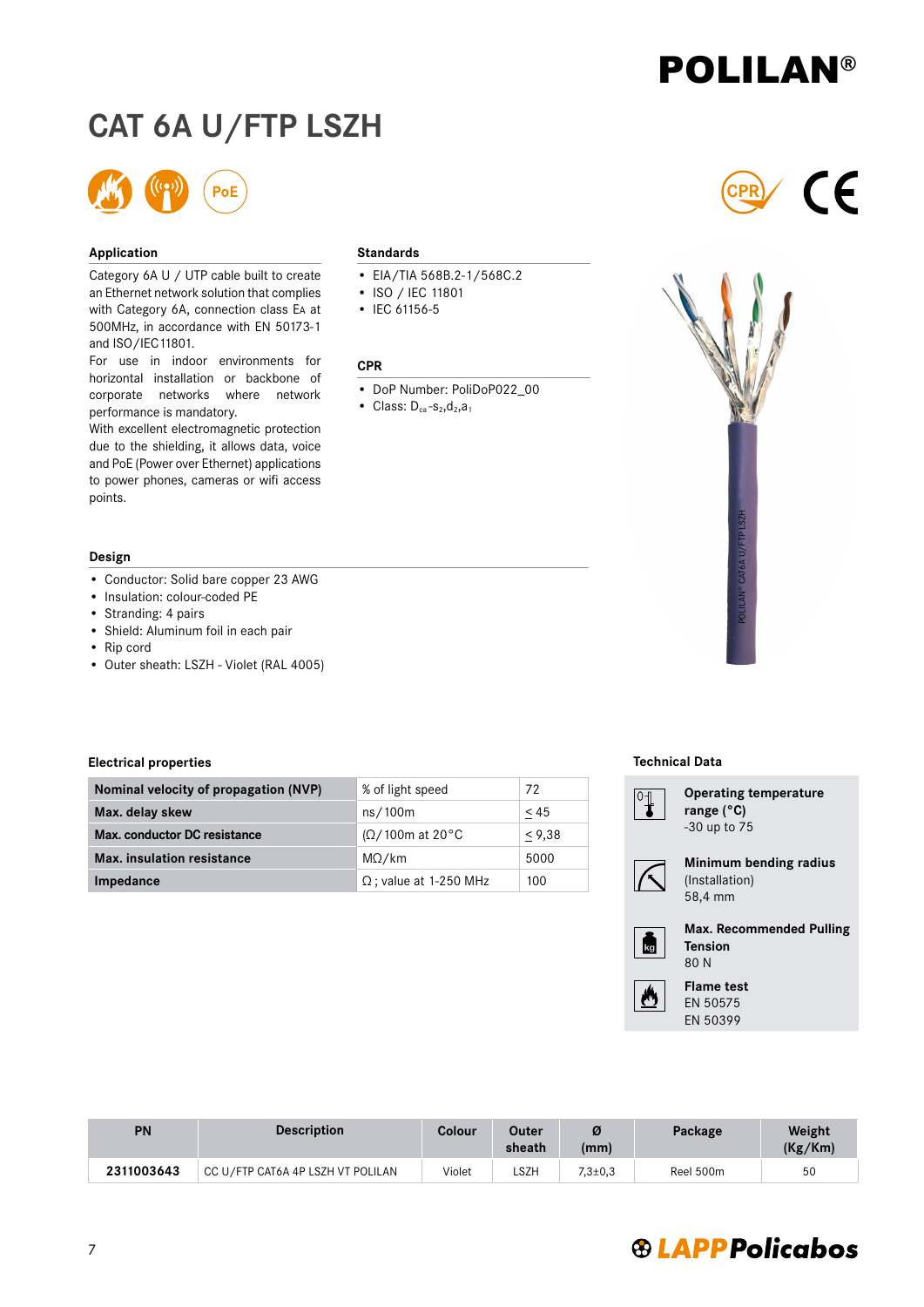### FO Cable Universal U-DQ(ZN)BH (up to 24 FO)



#### Application

Fiber optic cable for indoor and outdoor applications with dielectric armor.

- Rodent protected
- Compact
- Lightweight
- Flexible
- Tough
- Resistant
- Watertight
- Totally dielectric
- Reduced diameter

#### **Standards**

- Flame retardant (IEC 60332-3)
- Halogen free (IEC 60754-1/-2)
- Low smoke emission (IEC 61034-1/-2)
- Mechanical and Environmental tests according to EN187000 and IEC 60794-1-2

#### CPR

- DoP Number: PoliDoP023\_00
- Class:  $D_{ca} S_2, d_2, a_1$







- 1. Fibre Optics
- 2. Central Tube (Jelly filled)
- 3. Strength members
- 4. Ripcord
- 5. Outer Jacket (LSZH)



| Design                                                                                                           |                                                                                                                                                                                                                          |                                        |  |  |  |
|------------------------------------------------------------------------------------------------------------------|--------------------------------------------------------------------------------------------------------------------------------------------------------------------------------------------------------------------------|----------------------------------------|--|--|--|
| 1. Fibre Optics<br>2. Central Tube (Jelly filled)<br>3. Strength members<br>4. Ripcord<br>5. Outer Jacket (LSZH) | $\overline{2}$<br>3<br>5                                                                                                                                                                                                 | POLILAN® FO CABLE UNIVERSAL U-DQ(ZN)BH |  |  |  |
|                                                                                                                  | <b>Product Specifications</b>                                                                                                                                                                                            |                                        |  |  |  |
| <b>Fiber number</b>                                                                                              | 2/4/6/8/12                                                                                                                                                                                                               | 16 / 24                                |  |  |  |
| Central Tube (mm)                                                                                                | $3.5 \pm 0.2$                                                                                                                                                                                                            | $4.2 \pm 0.2$                          |  |  |  |
| <b>Strength members</b>                                                                                          | Reinforced Fibreglass yarns WB (Waterblocking)                                                                                                                                                                           |                                        |  |  |  |
| Outer jacket                                                                                                     | Thermoplastic LSZH                                                                                                                                                                                                       |                                        |  |  |  |
| Colour                                                                                                           |                                                                                                                                                                                                                          | Black                                  |  |  |  |
| Weight (Kg/Km)                                                                                                   | 53                                                                                                                                                                                                                       | 60                                     |  |  |  |
| Outer diameter (mm)                                                                                              | $7.2 \pm 0.3$                                                                                                                                                                                                            | $7.9 \pm 0.3$                          |  |  |  |
| Max. Tensile Load (N)                                                                                            |                                                                                                                                                                                                                          | 1000 (Operating) / 1800 (Installation) |  |  |  |
| Max. Crush (N/dm)                                                                                                | 1500                                                                                                                                                                                                                     |                                        |  |  |  |
| <b>Temperature Range</b>                                                                                         | -30°C to +70° C (Operating)                                                                                                                                                                                              |                                        |  |  |  |
| Min. Bending Radius                                                                                              |                                                                                                                                                                                                                          | 20 x Outer diameter                    |  |  |  |
| Maximum Length (m)                                                                                               | 4000                                                                                                                                                                                                                     |                                        |  |  |  |
| <b>Fiber Color</b>                                                                                               | Red - Green - Blue - Yellow - Grey - Violet - Brown - Orange - White - Pink - Black - Turquoise. With black<br>stripe: Red - Green - Blue - Yellow - Grey - Violet - Brown - Orange - White - Pink - Natural - Turquoise |                                        |  |  |  |

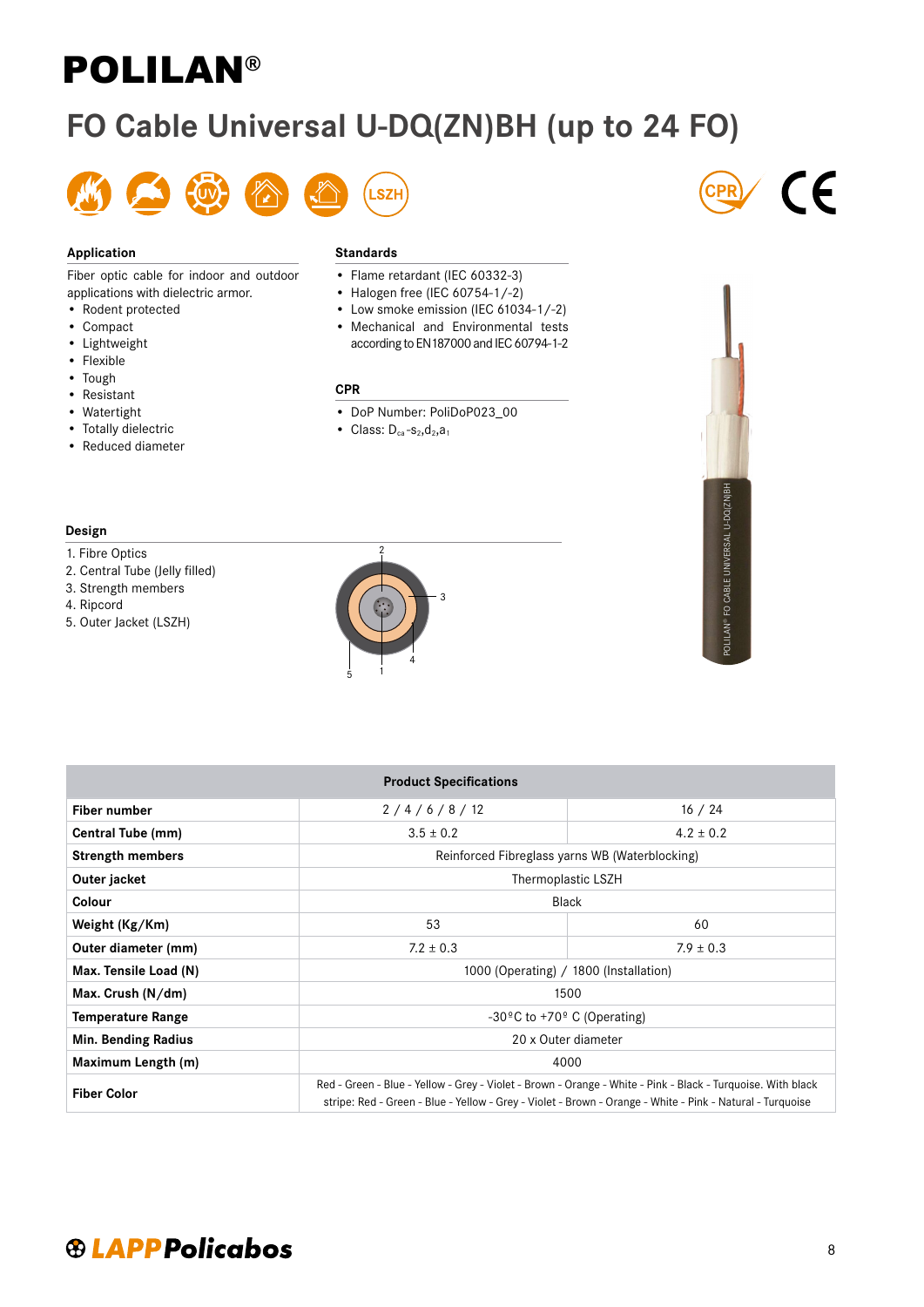### Module Cat. 6A RJ45 Shielded



Rectriction of Hazardous Substance

#### Description

This series keystone jacks work together with high speed cables, cords and panels to provide performance beyond proposed Category 6A standards. A new feature of this series jack is a universal colored wiring label that eliminates the need for separate codes for T568A/B wiring scheme.

- Available in Cat6A, T568A/B wiring, meet or exceed TIA/EIA Cat6A requirements.
- Overall zinc alloy shielding design meets the industry standards.
- Compact jack design, 8 positions and 8 conductors.
- Contact: phosphor bronze, phosphor bronze with 6 to 50μ" gold plate.
- Accept 22-26 AWG solid with a insulation diameter of 0.4-0.6 mm.
- Easy to be terminated, low attenuation loss and high return loss.
- High reliability and superior performance.

#### **Product Dimension**



| Category                        | 6А               |
|---------------------------------|------------------|
| Type Connector:                 | RJ45 8(8)        |
| Screened:                       | Yes              |
| AWG-range:                      | 22-26            |
| Special Tool:                   | Not necessary    |
| Round cable:                    | Yes              |
| Contact resistance<br>(max.)    | $100 \text{ m}$  |
| Insulation resistance<br>(min.) | 500 MO           |
| Return loss                     | $5.9 \text{ dB}$ |

| PN         | <b>Description</b>    |
|------------|-----------------------|
| 2311002859 | Module RJ45 CAT6A STP |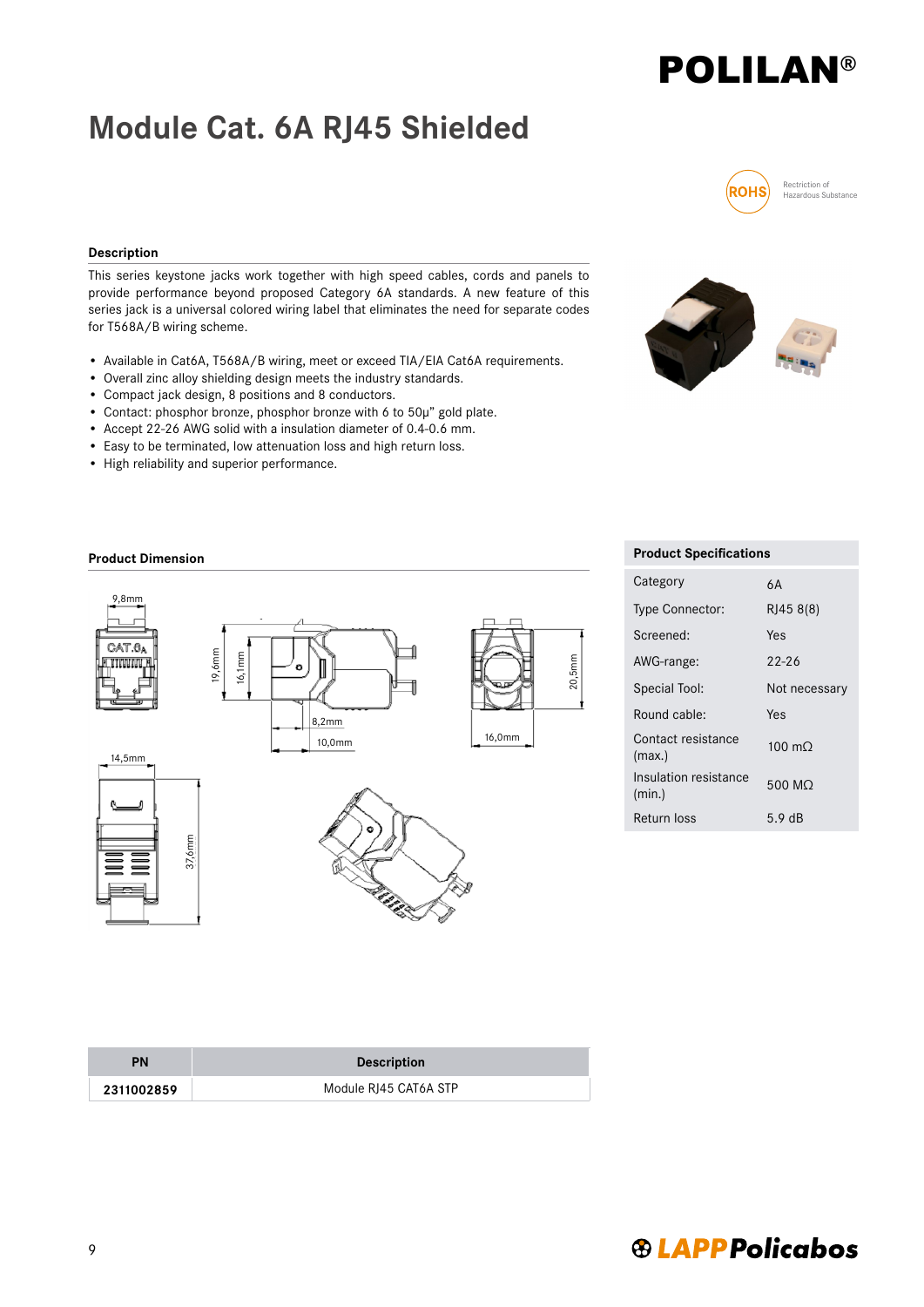### Patch Panel 24x Ports Empty

#### Description

The 24-port empty patch panel matches with the installation of different kinds of modular jacks, complies with Gigabit Ethernet applications, and it is suitable for interaction and termination of horizontal cabling between devices, equipment and centralized points, as well as fits for 19" equipment racks and cabinets.



- Unique exterior design, simple and compact with beautiful appearance.
- High quality engineering plastic and steel sheet with high strength.
- Ergonomic design, convenient module snap-in installation.
- Consistency black surface with any other equipment.
- Be compatible with various performance modules: shielded or unshielded.
- Solid and easy installation design saves installation and operation costs.
- Be compatible with 19-inch equipment racks, cabinets, and wall mount shelf.
- All ports are large front-end marked, easier use for operation.
- The back ends with a cable manager that effectively guides the cable to the termination point.

#### Product Dimension



| ΡN         | <b>Description</b>              |
|------------|---------------------------------|
| 2311002861 | PPANEL KEYSTONE 24PORT EMPTY BK |

### **@LAPPPolicabos**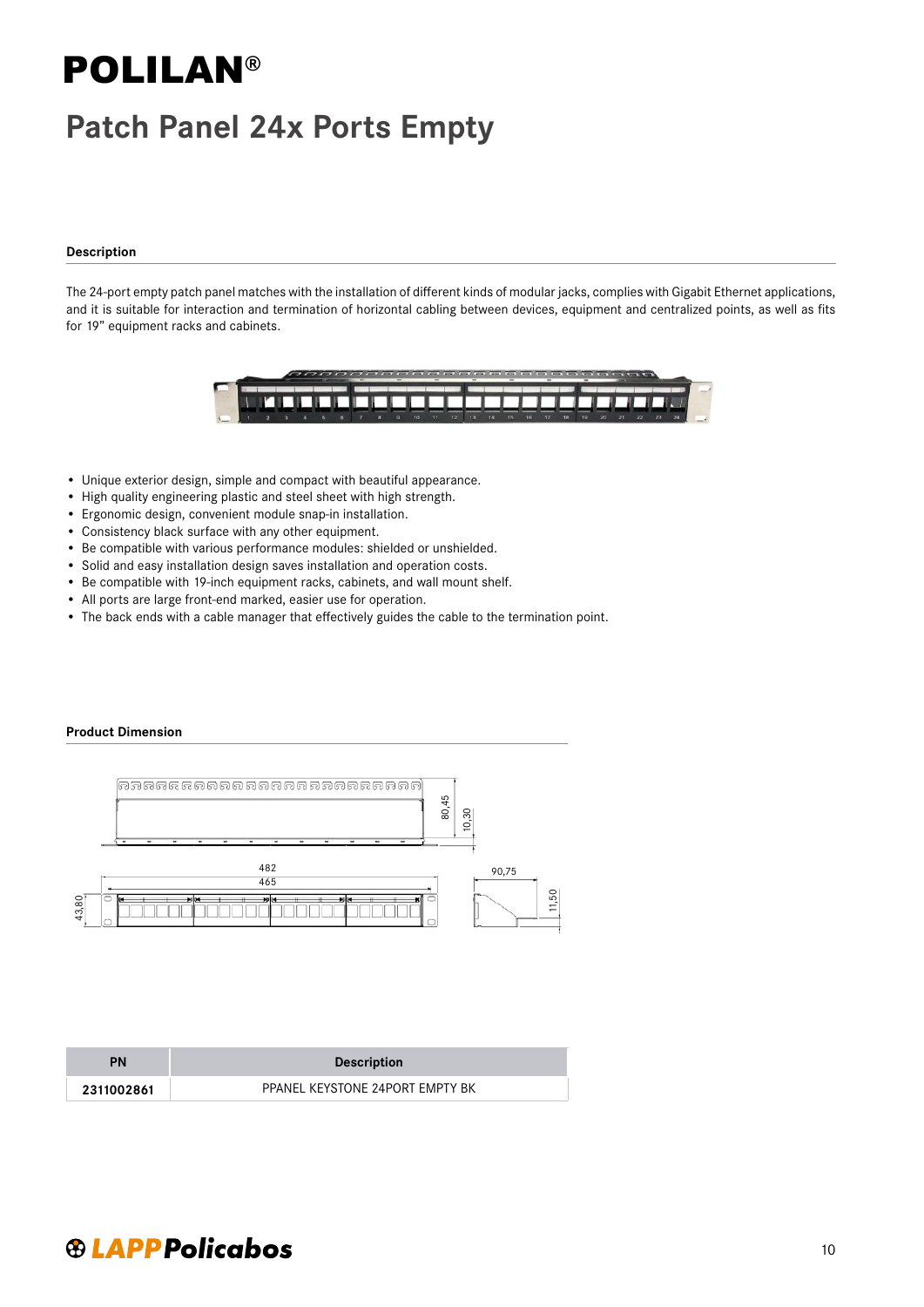### Management Cable Bar 1U BK

#### Description

- Management panel with 5 rings.
- Metal Sheet Black.
- Suitable for 19" Rack.
- For cable routing and management inside Racks.



#### Product Dimension



| PN         | <b>Description</b>                 |
|------------|------------------------------------|
| 2311002862 | Manage Cable Bar 19" 1U BK POLILAN |

### **®LAPPPolicabos**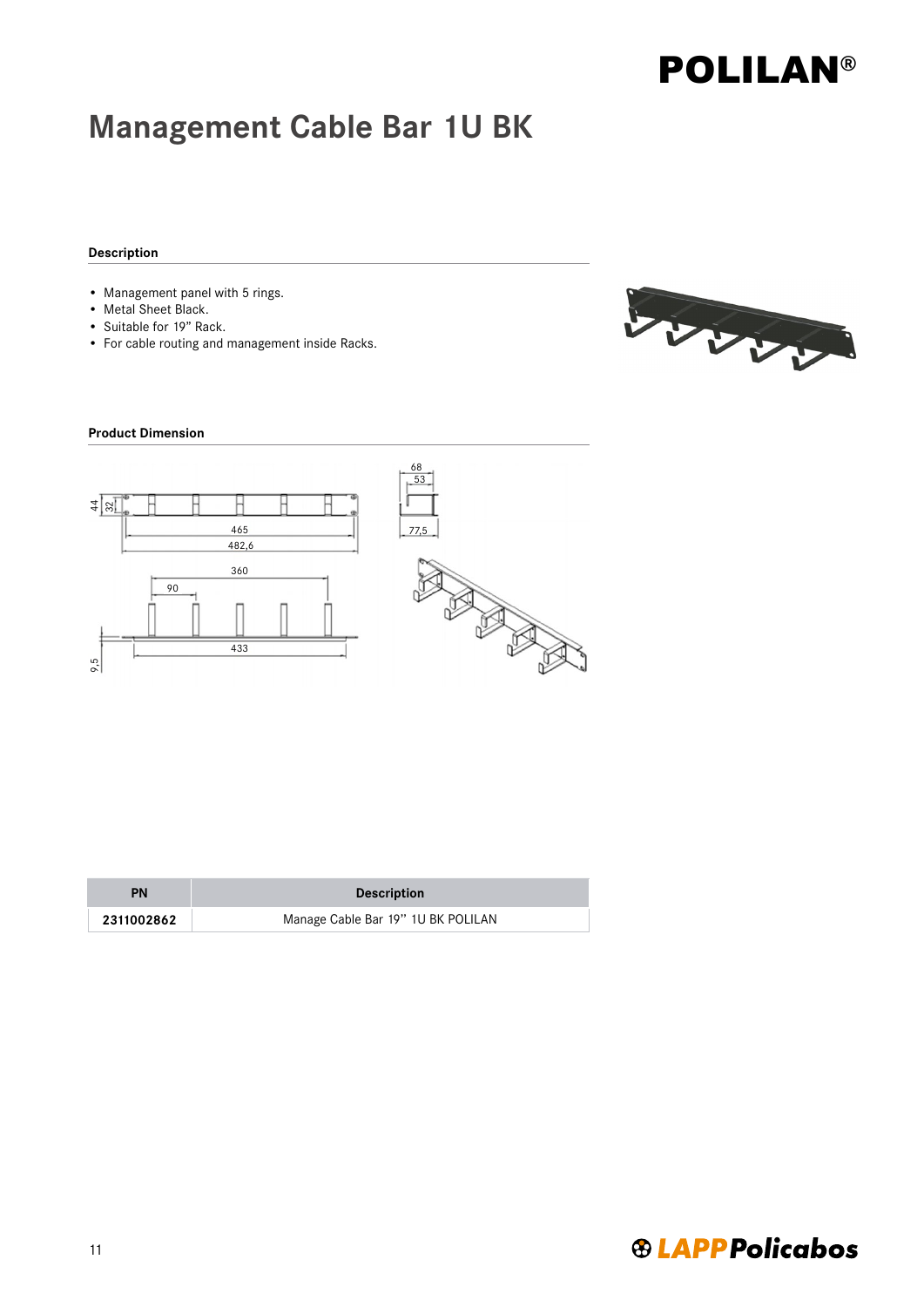### Network Racks

#### Description

- Exquisite design with precise craftsmanship.
- Good compatibility, adapt to more servers. Perfect ventilation.
- Rack's side panel can be easily assembled.
- Eficient and solid cabinet connection.
- The top and bottom wiring channel can be closed and adjusted.
- Adjustable feet and heavy duty castors are available at same time.
- Loading: 800kg (with adjustable feet).
- Advanced lock.
- Surface finish: decreasing, pickling, phosphating, powder coating.
- Available in Black.
- Supplied in flat pack for easy and economy transport (divided in 3 volumes).



#### Materials

- Cold-rolled steel sheet.
- FRAME: 1,2 mm thickness.
- Mounting rail: 2,0 mm.
- Side panel:1,2 mm.
- Thickness for smoky grey glass 5 mm.





Lockable side panels Are removable with handle for better handling.



Doors Are removable with locking latches and do not require tools.



Feet Solid levelers and multidirectional casters.



Fans Supplied as accessory can support up to 4 fans.

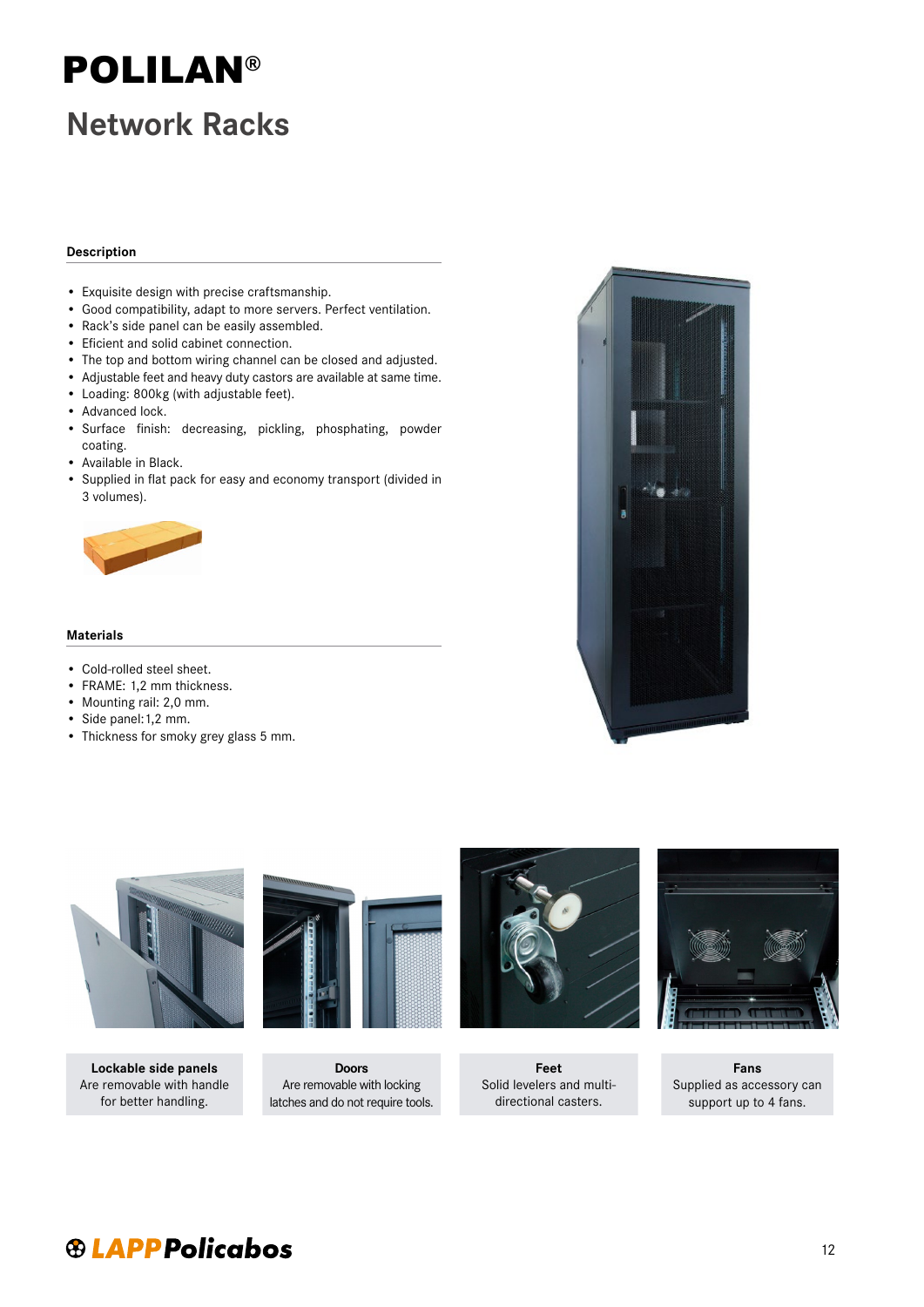All printing errors are subject to correction in subsequent releases of this document. The specifications of all products contained are subject to change without notice.

LAPP POLICABOS. JULY 2020.